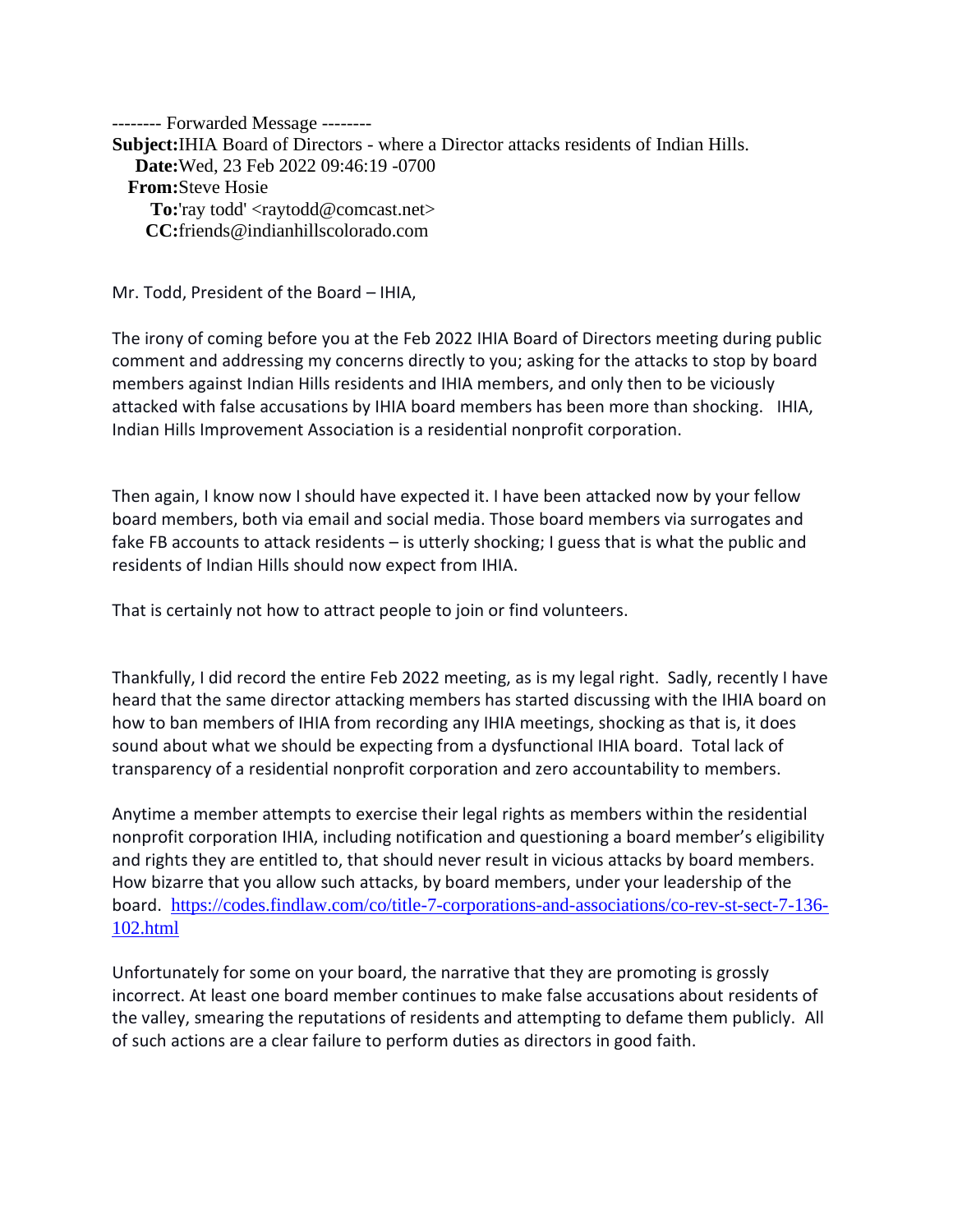Volunteers are needed; this is not how you are going to get those, by denying the legal rights of members or by attacking members who rightfully question. Regardless of being a director, all volunteers must also follow the Colorado laws. [https://codes.findlaw.com/co/title-7](https://codes.findlaw.com/co/title-7-corporations-and-associations/co-rev-st-sect-7-136-102.html) [corporations-and-associations/co-rev-st-sect-7-136-102.html](https://codes.findlaw.com/co/title-7-corporations-and-associations/co-rev-st-sect-7-136-102.html)

During the Feb 2022 public meeting, I was addressing a concern/issue under article 5 section 6 of the IHIA bylaws. I specifically asked for you, Mr. Ray Todd, to reach out to Vince just as you did with your friend Ron and try to correct a past wrong where Vince was viciously attacked by a couple of members of the Board of IHIA. The vicious attacking, like starving animals, of Indian Hills residents or members of IHIA by directors of IHIA must stop.

Below is the transcript of that part of the February 2022 recorded IHIA Board of Directors meeting. Nowhere did I call any board member a dog; however, the vicious attacking by such board members must stop.

My analogy about being vicious was just that, an analogy describing actions by a director against residents of Indian Hills. It was not calling anyone a dog. Being vicious is well being vicious. I guess I should have said attacking viciously like starving animals, however then again, I am sure that would have been twisted as well.

\*\*\*\*

*Steve, Lifetime Member of IHIA: "Mr. Todd, I have had my hand up, please."*

*Ray Todd, IHIA - President of the Board: "Steve"*

*Steve, Lifetime Member of IHIA: "I would ask that A. the board collectively, stops verbally, psychologically or otherwise attacking members in the community and membership of this organization, because this your board, you are here to represent the members because it is a membership nonprofit, it is not just a nonprofit where you are in charge and have god power. It is a membership nonprofit corporation; in case someone does not think it is a business either like she had thought. I am tired of being attacked in emails and in other ways. I would ask you also, since you reached out to Ron after he resigned, to reach out to Vince. Find out what really went on there without the noise of a board member here who is like a vicious dog"*

*Ray todd, IHIA - President of the Board: "Right so"*

*Steve, Lifetime Member of IHIA: "But to reach out to Vince and have a conversation with him heart to heart"*

*Tricia Martin, Board member: interrupts – "wow, your such a misogynist"*

*Steve, Lifetime Member of IHIA: "To find out what really went on. Without the influence of Ron Matson by the way"*